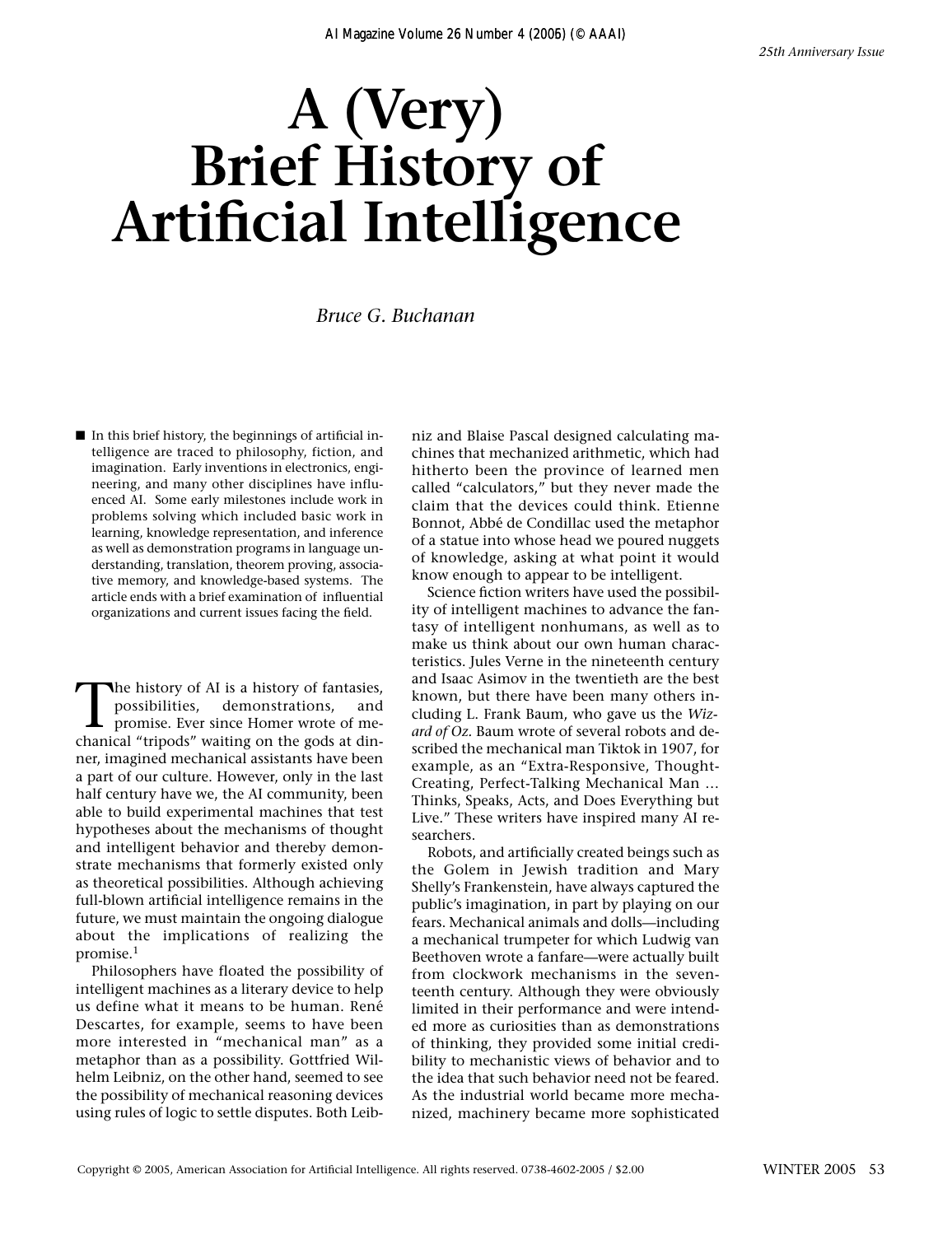

*The Turk, from a 1789 Engraving by Freiherr Joseph Friedrich zu Racknitz.*

*Baum Described Tik-Tok as an "Extra-Responsive, Thought-Creating, Perfect-Talking Mechanical Man … Thinks, Speaks, Acts, and Does Everything but Live."* 

and more commonplace. But it was still essentially clockwork.

Chess is quite obviously an enterprise that requires thought. It is not too surprising, then, that chess-playing machines of the eighteenth and nineteenth centuries, most notably "the Turk," were exhibited as intelligent machines and even fooled some people into believing the machines were playing autonomously. Samuel L. Clemens ("Mark Twain") wrote in a newspaper column, for instance, that the Turk must be a machine because it played so well! Chess was widely used as a vehicle for studying inference and representation mechanisms in the early decades of AI work. (A major milestone was reached when the Deep Blue program defeated the world chess champion, Gary Kasparov, in 1997 [McCorduck 2004].)

With early twentieth century inventions in electronics and the post–World War II rise of modern computers in Alan Turing's laboratory in Manchester, the Moore School at Penn, Howard Aiken's laboratory at Harvard, the IBM and Bell Laboratories, and others, possibilities have given over to demonstrations. As a result of their awesome calculating power, computers in the 1940s were frequently referred to as "giant brains."

Although robots have always been part of the public's perception of intelligent computers, early robotics efforts had more to do with

mechanical engineering than with intelligent control. Recently, though, robots have become powerful vehicles for testing our ideas about intelligent behavior. Moreover, giving robots enough common knowledge about everyday objects to function in a human environment has become a daunting task. It is painfully obvious, for example, when a moving robot cannot distinguish a stairwell from a shadow. Nevertheless, some of the most resounding successes of AI planning and perception methods are in NASA's autonomous vehicles in space. DARPA's grand challenge for autonomous vehicles was recently won by a Stanford team, with 5 of 23 vehicles completing the 131.2-mile course.2

But AI is not just about robots. It is also about understanding the nature of intelligent thought and action using computers as experimental devices. By 1944, for example, Herb Simon had laid the basis for the information-processing, symbol-manipulation theory of psychology:

"Any rational decision may be viewed as a conclusion reached from certain premises…. The behavior of a rational person can be controlled, therefore, if the value and factual premises upon which he bases his decisions are specified for him." (Quoted in the Appendix to Newell & Simon [1972]).

AI in its formative years was influenced by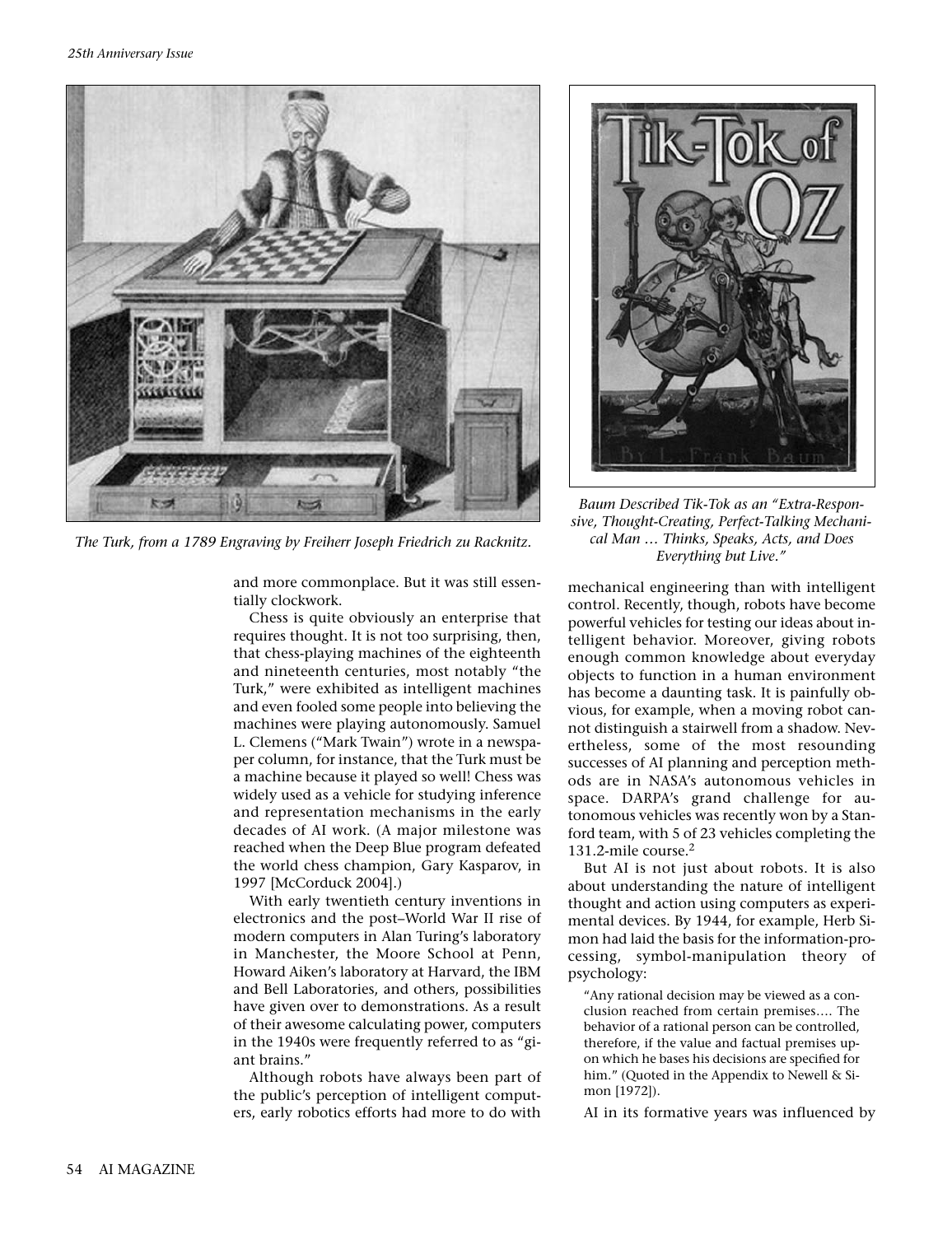

*Photo courtesy, DARPA. On October 8, 2005, the Stanford Racing Team's Autonomous Robotic Car, Stanley, Won the Defense Advanced Research Projects Agency's (DARPA) Grand Challenge.*  The car traversed the off-road desert course southwest of Las Vegas in a little less than seven hours.

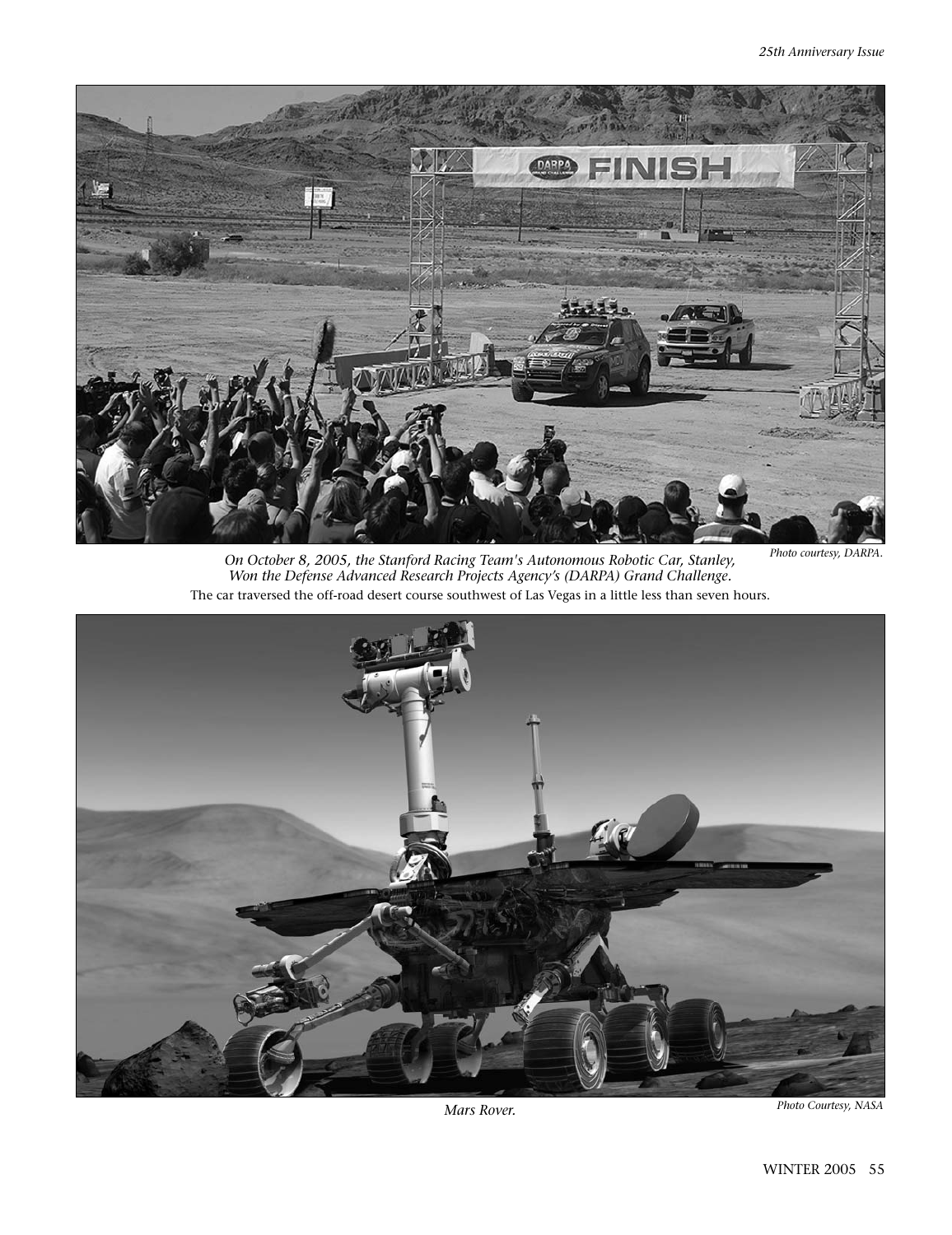

*Herb Simon.*



*John McCarthy.*

ideas from many disciplines. These came from people working in engineering (such as Norbert Wiener's work on cybernetics, which includes feedback and control), biology (for example, W. Ross Ashby and Warren McCulloch and Walter Pitts's work on neural networks in simple organisms), experimental psychology (see Newell and Simon [1972]), communication theory (for example, Claude Shannon's theoretical work), game theory (notably by John Von Neumann and Oskar Morgenstern), mathematics and statistics (for example, Irving J. Good), logic and philosophy (for example, Alan Turing, Alonzo Church, and Carl Hempel), and linguistics (such as Noam Chomsky's work on grammar). These lines of work made their mark and continue to be felt, and our collective debt to them is considerable. But having assimilated much, AI has grown beyond them and has, in turn, occasionally influenced them.

Only in the last half century have we had computational devices and programming languages powerful enough to build experimental tests of ideas about what intelligence is. Turing's 1950 seminal paper in the philosophy journal *Mind* is a major turning point in the history of AI. The paper crystallizes ideas about the possibility of programming an electronic computer to behave intelligently, including a description of the landmark imitation game that we know as Turing's Test. Vannevar Bush's 1945 paper in the *Atlantic Monthly* lays out a prescient vision of possibilities, but Turing was actually writing programs for a computer—for example, to play chess, as laid out in Claude Elwood Shannon's 1950 proposal.

Early programs were necessarily limited in scope by the size and speed of memory and processors and by the relative clumsiness of the early operating systems and languages. (Memory management, for example, was the programmer's problem until the invention of garbage collection.) Symbol manipulation languages such as Lisp, IPL, and POP and time sharing systems—on top of hardware advances in both processors and memory—gave programmers new power in the 1950s and 1960s. Nevertheless, there were numerous impressive demonstrations of programs actually solving problems that only intelligent people had previously been able to solve.

While early conference proceedings contain descriptions of many of these programs, the first book collecting descriptions of working AI programs was Edward Feigenbaum and Julian Feldman's 1963 book, *Computers and Thought.*

Arthur Samuel's checker-playing program, described in that collection but written in the 1950s, was a tour-de-force given both the limi-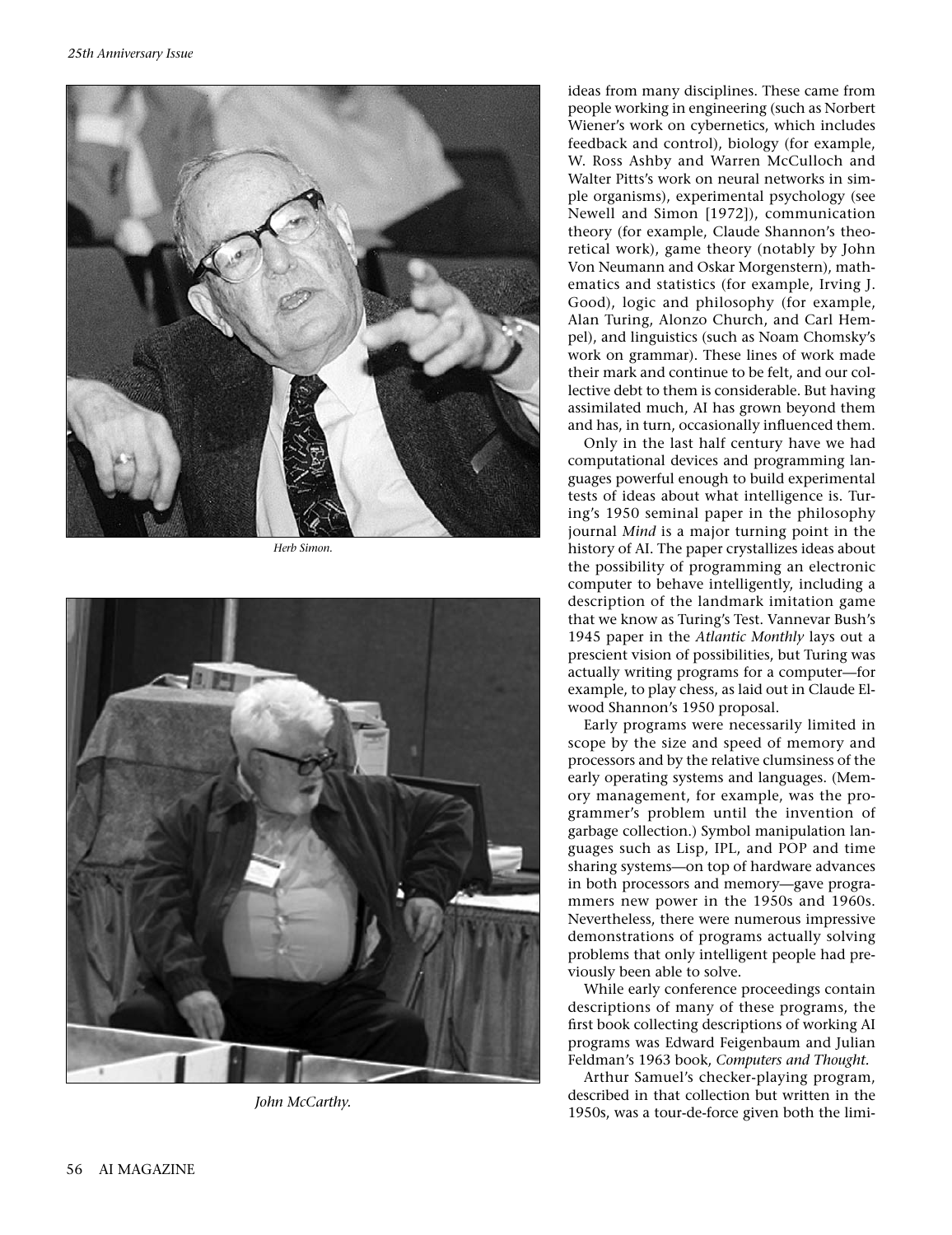tations of the IBM 704 hardware for which the program was written as a checkout test and the limitations of the assembly language in which it was written. Checker playing requires modest intelligence to understand and considerable intelligence to master. Samuel's program (since outperformed by the Chinook program) is all the more impressive because the program learned through experience to improve its own checker-playing ability—from playing human opponents and playing against other computers. Whenever we try to identify what lies at the core of intelligence, learning is sure to be mentioned (see, for example, Marvin Minsky's 1961 paper "Steps Toward Artificial Intelligence.")

Allen Newell, J. Clifford Shaw, and Herb Simon were also writing programs in the 1950s that were ahead of their time in vision but limited by the tools. Their LT program was another early tour-de-force, startling the world with a computer that could invent proofs of logic theorems—which unquestionably requires creativity as well as intelligence. It was demonstrated at the 1956 Dartmouth conference on artificial intelligence, the meeting that gave AI its name.

Newell and Simon (1972) acknowledge the convincingness of Oliver Selfridge's early demonstration of a symbol-manipulation program for pattern recognition (see Feigenbaum and Feldman [1963]). Selfridge's work on learning and a multiagent approach to problem solving (later known as blackboards), plus the work of others in the early 1950s, were also impressive demonstrations of the power of heuristics. The early demonstrations established a fundamental principle of AI to which Simon gave the name "satisficing":

In the absence of an effective method guaranteeing the solution to a problem in a reasonable time, heuristics may guide a decision maker to a very satisfactory, if not necessarily optimal, solution. (See also Polya [1945].)

Minsky (1968) summarized much of the work in the first decade or so after 1950:

"The most central idea of the pre-1962 period was that of finding heuristic devices to control the breadth of a *trial-and-error search.* A close second preoccupation was with finding effective techniques for *learning.* In the post-1962 era the concern became less with "learning" and more with the problem of representation of knowledge (however acquired) and with the related problem of breaking through the formality and narrowness of the older systems. The problem of heuristic search efficiency remains as an underlying constraint, but it is no longer the problem one thinks about, for we are now immersed in more sophisticated subproblems, e.g., the representation and modification of plans" (Minsky 1968, p. 9).



*Marvin Minsky.*



*Oliver Selfridge.*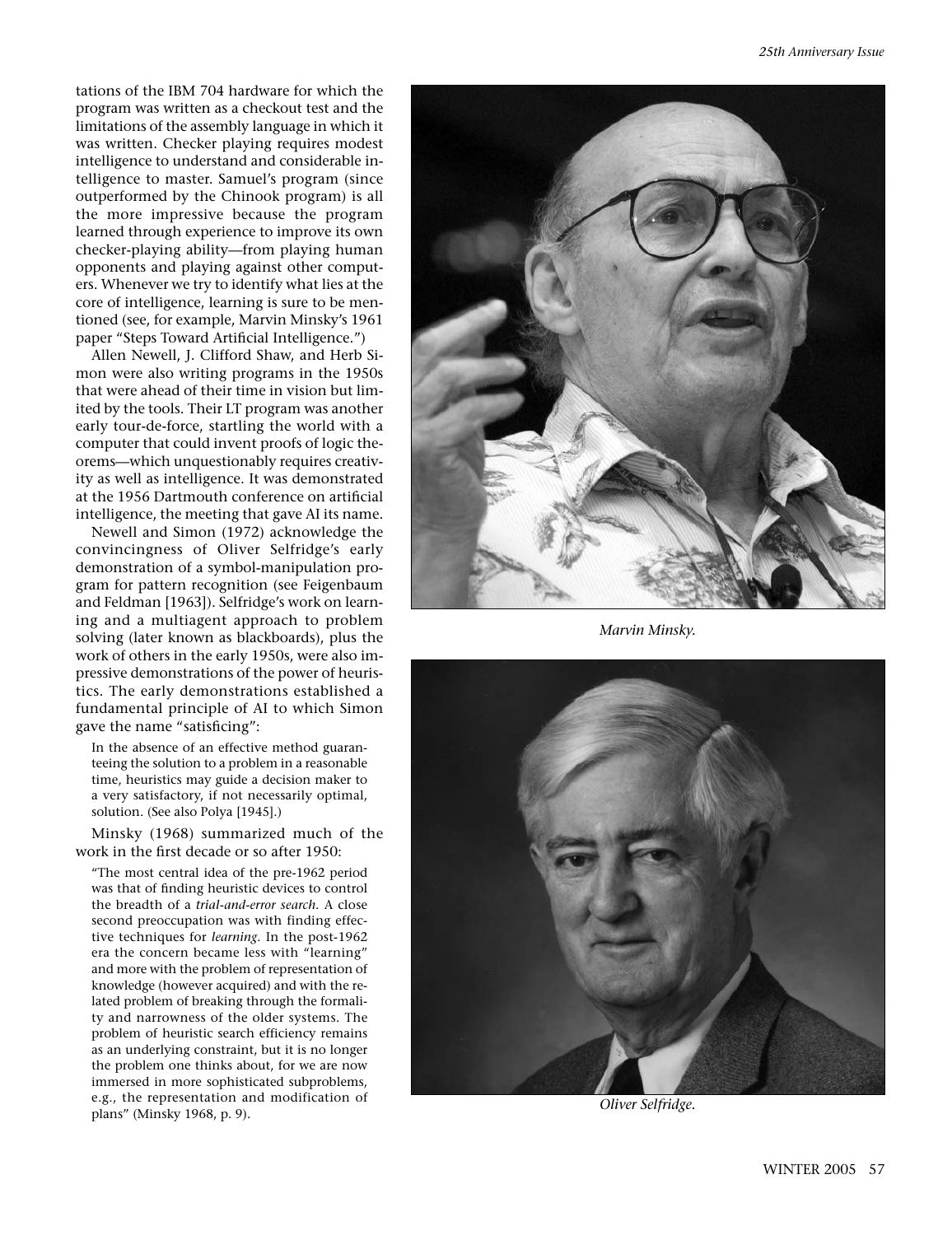

*Donald Michie.*



*Photograph Courtesy, National Library of Medicine The Original Dendral Team, Twenty-Five Years Later.*

Minsky's own work on network representations of knowledge in frames and what he calls the "society of minds" has directed much research since then. Knowledge representation both the formal and informal aspects—has become a cornerstone of every AI program. John McCarthy's important 1958 paper, "Programs with Common Sense" (reprinted in Minsky [1968]), makes the case for a declarative knowledge representation that can be manipulated easily. McCarthy has been an advocate for using formal representations, in particular extensions to predicate logic, ever since. Research by McCarthy and many others on nonmonotonic reasoning and default reasoning, as in planning under changing conditions, gives us important insights into what is required for intelligent action and defines much of the formal theory of AI.

GPS (by Newell, Shaw, and Simon) and much of the other early work was motivated by psychologists' questions and experimental methods (Newell and Simon 1972). Feigenbaum's EPAM, completed in 1959, for example, explored associative memory and forgetting in a program that replicated the behavior of subjects in psychology experiments (Feigenbaum and Feldman 1963). Other early programs at Carnegie Mellon University (then Carnegie Tech) deliberately attempted to replicate the reasoning steps, including the mistakes, taken by human problem solvers in puzzles such as cryptarithmetic and selecting stocks for investment portfolios. Production systems, and subsequent rule-based systems, were originally conceived as simulations of human manipulations of symbols in long-term and short-term memory. Donald Waterman's 1970 dissertation at Stanford used a production system to play draw poker, and another program to learn how to play better.

Thomas Evans's 1963 thesis on solving analogy problems of the sort given on standardized IQ tests was the first to explore analogical reasoning with a running program. James Slagle's dissertation program used collections of heuristics to solve symbolic integration problems from freshman calculus. Other impressive demonstrations coming out of dissertation work at MIT in the early 1960s by Danny Bobrow, Bert Raphael, Ross Quillian, and Fischer Black are described in Minsky's collection, *Semantic Information Processing* (Minsky 1968).

Language understanding and translation were at first thought to be straightforward, given the power of computers to store and retrieve words and phrases in massive dictionaries. Some comical examples of failures of the table lookup approach to translation provided critics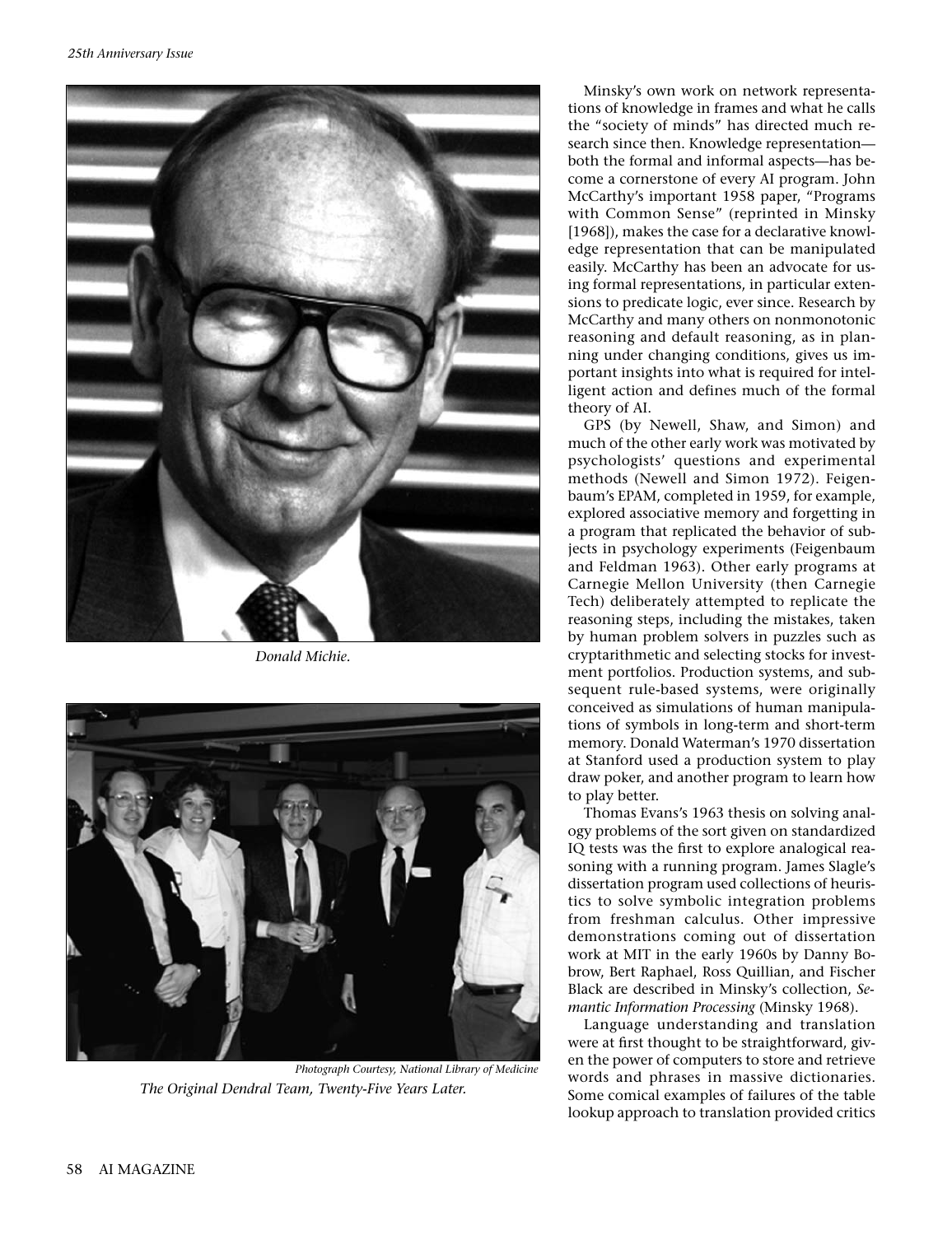with enough ammunition to stop funding on machine translation for many years. Danny Bobrow's work showed that computers could use the limited context of algebra word problems to understand them well enough to solve problems that would challenge many adults. Additional work by Robert F. Simmons, Robert Lindsay, Roger Schank, and others similarly showed that understanding—even some translation—was achievable in limited domains. Although the simple look-up methods originally proposed for translation did not scale up, recent advances in language understanding and generation have moved us considerably closer to having conversant nonhuman assistants. Commercial systems for translation, text understanding, and speech understanding now draw on considerable understanding of semantics and context as well as syntax.

Another turning point came with the development of knowledge-based systems in the 1960s and early 1970s. Ira Goldstein and Seymour Papert (1977) described the demonstrations of the Dendral program (Lindsay et al. 1980) in the mid-1960s as a "paradigm shift" in AI toward knowledge-based systems. Prior to that, logical inference, and resolution theorem proving in particular, had been more prominent. Mycin (Buchanan and Shortliffe 1984) and the thousands of expert systems following it became visible demonstrations of the power of small amounts of knowledge to enable intelligent decision-making programs in numerous areas of importance. Although limited in scope, in part because of the effort to accumulate the requisite knowledge, their success in providing expert-level assistance reinforces the old adage that knowledge is power.

The 1960s were also a formative time for organizations supporting the enterprise of AI. The initial two major academic laboratories were at the Massachusetts Institute of Technology (MIT), and CMU (then Carnegie Tech, working with the Rand Corporation) with AI laboratories at Stanford and Edinburgh established soon after. Donald Michie, who had worked with Turing, organized one of the first, if not the first, annual conference series devoted to AI, the Machine Intelligence workshops first held in Edinburgh in 1965. About the same time, in the mid-1960s, the Association for Computing Machinery's Special Interest Group on Artificial Intelligence (ACM SIGART) began an early forum for people in disparate disciplines to share ideas about AI. The international conference organization, IJCAI, started its biannual series in 1969. AAAI grew out of these efforts and was formed in 1980 to provide annual conferences for the North American AI

# **AAAI Today**

Tounded in 1980, the American Association<br>I ligence has expanded its service to the AI of<br>yond the National Conference. Today, AA<br>and AI scientists a host of services and benefits: ounded in 1980, the American Association for Artificial Intelligence has expanded its service to the AI community far beyond the National Conference. Today, AAAI offers members

- The **National Conference on Artificial Intelligence** promotes research in AI and scientific interchange among AI researchers, practitioners, and scientists and engineers in related disciplines. (www.aaai.org/Conferences/National/)
- The Conference on Innovative Applications of Artificial In**telligence** highlights successful applications of AI technology; explores issues, methods, and lessons learned in the development and deployment of AI applications; and promotes an interchange of ideas between basic and applied AI. (www.aaai.org/ Conferences/IAAI/)
- The Artificial Intelligence and Interactive Digital Entertain**ment Conferenc**e is intended to be the definitive point of interaction between entertainment software developers interested in AI and academic and industrial researchers. (www.aaai.org/Conferences/AIIDE/)
- AAAI's **Spring and Fall Symposia** ((www.aaai.org/Symposia/) **and Workshops** (www.aaai.org/Workshops/) programs affords participants a smaller, more intimate setting where they can share ideas and learn from each other's AI research
- AAAI's **Digital Library** (www.aaai.org/Library), (www.aaai.org/Resources) and Online Services include a host of resources for the AI professional (including more than 12,000 papers), individuals with only a general interest in the field (www.aaai.org/AITopics), as well as the professional press (www.aaai.org/ Pressroom).
- **AAAI Press**, in conjunction with The MIT Press, publishes selected books on all aspects of AI (www.aaai.org/Press).
- The AI Topics web site gives students and professionals alike links to many online resources on AI (www.aaai.org/AITopics).
- AAAI **Scholarships** benefit students and foster new programs, meetings, and other AI programs. AAAI also recognizes those who have made significant contributions to the science of AI and AAAI through an extensive awards program (www.aaai. org/Awards).
- *AI Magazine*, called the "journal of record for artificial intelligence," has been published internationally for 25 years (www. aaai.org/Magazine).
- AAAI's **Sponsored Journals** program (www.aaai.org/Publications/Journals/) gives AAAI members discounts on many of the top AI journals.

www.aaai.org